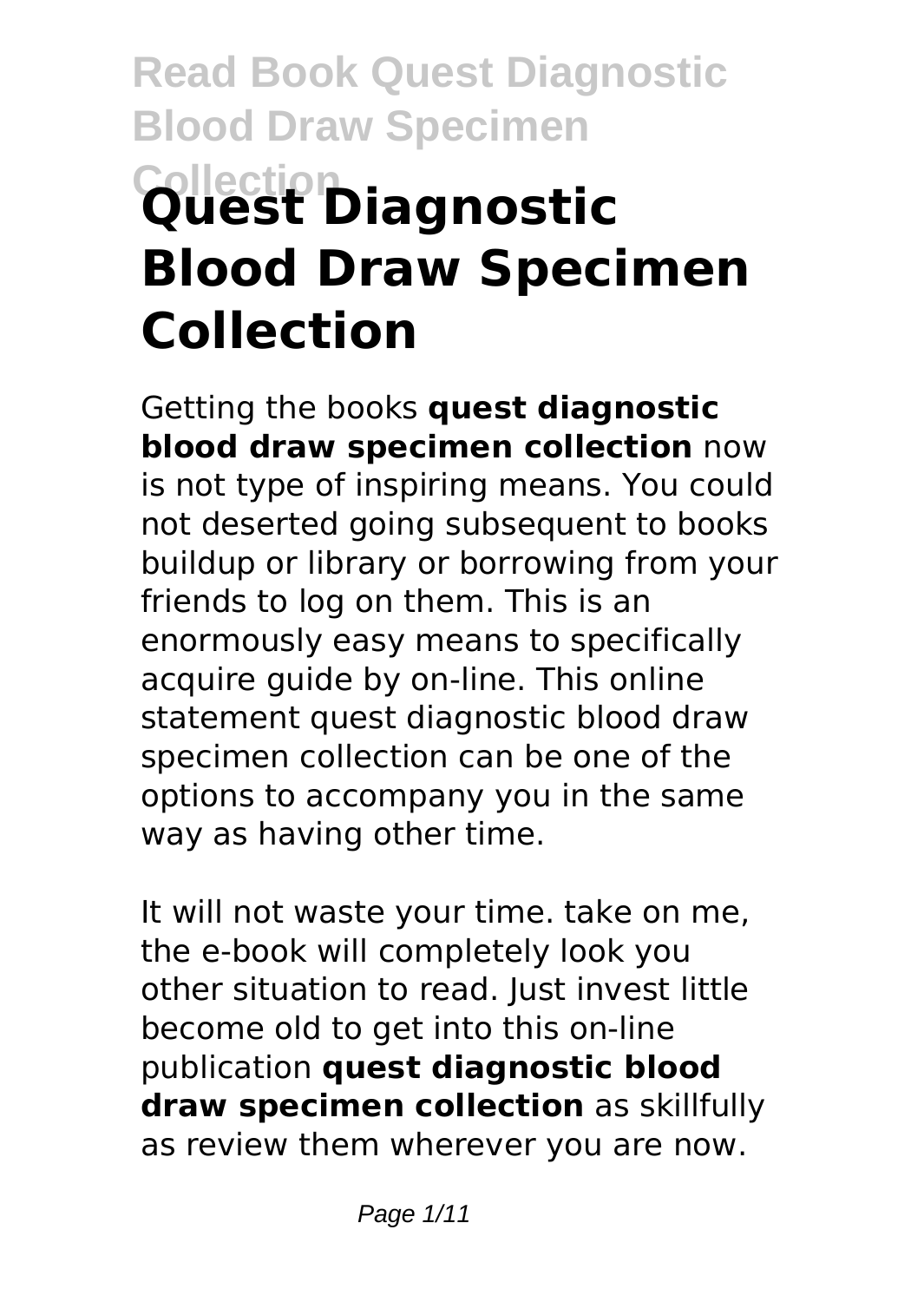**Collection** Librivox.org is a dream come true for audiobook lovers. All the books here are absolutely free, which is good news for those of us who have had to pony up ridiculously high fees for substandard audiobooks. Librivox has many volunteers that work to release quality recordings of classic books, all free for anyone to download. If you've been looking for a great place to find free audio books, Librivox is a good place to start.

#### **Quest Diagnostic Blood Draw Specimen**

Quality test results start with correct specimen collection and handling. Download the Specimen Collection & Transport Guide to provide a handy reference for you and your staff. It contains detailed instructions on requisitions, irreplaceable sample handling, collection procedures, infectious substances, and more.

### **Quest Diagnostics : Specimen**

Page 2/11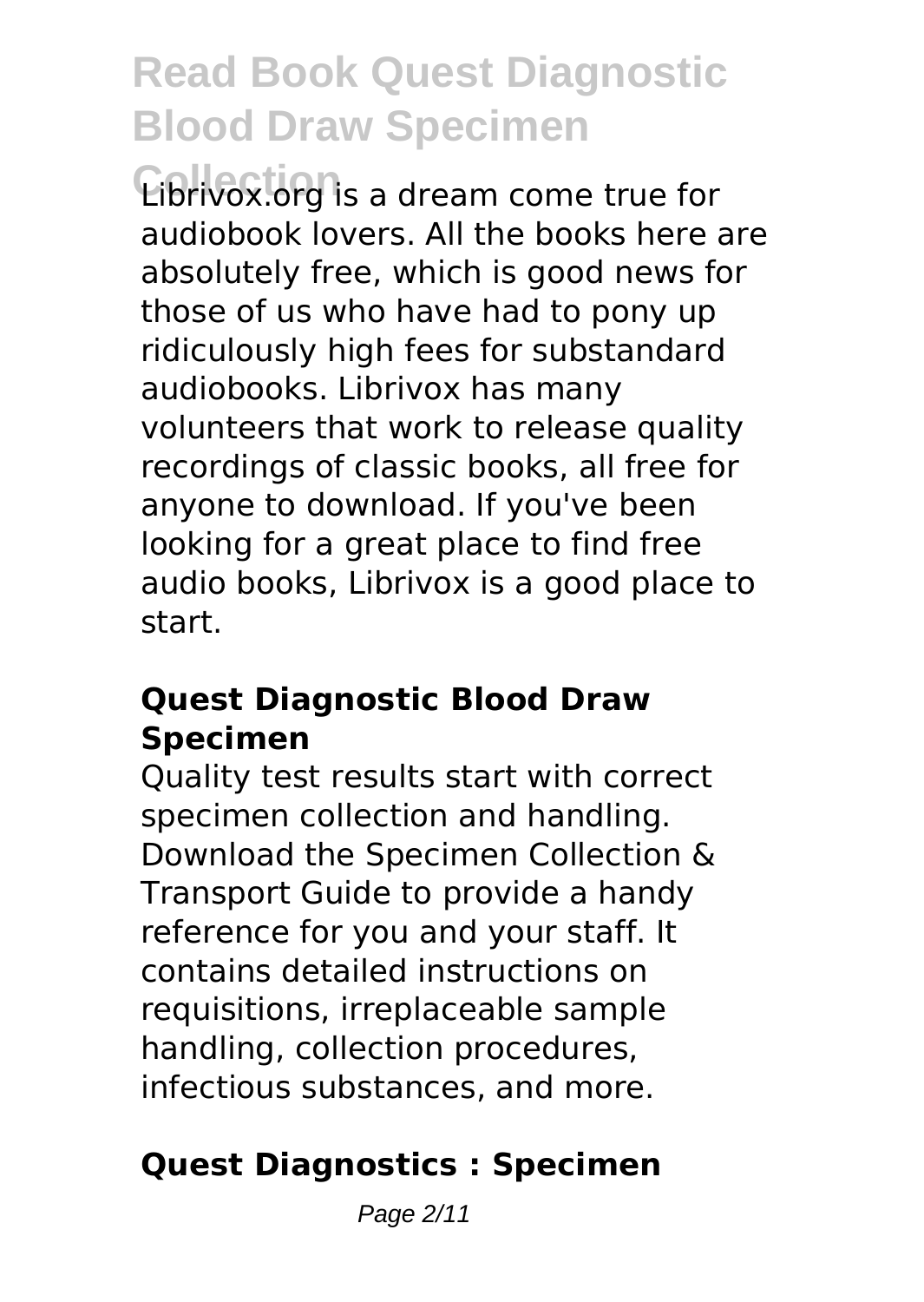### **Collection Collection & Transport Guide**

When using an electronically generated Quest Diagnostics test requisition, place the label lengthwise on the tube. When submitting a specimen in a container other than the tube used to draw the sample (e.g., transfer vials), also indicate specimen type on the label (e.g., serum, plasma, urine, etc.).

### **Specimen Handling : General Guidelines - Quest Diagnostics**

Draw 12 mL of whole blood for each 5 mL of serum or plasma needed. Collect in an appropriate collection tube. Centrifuge for at least 15 minutes at 2200-2500 RPM. Pipette the serum or plasma into a clean plastic screw-cap vial and attach the label.

### **Specimen-handling, Serum, Plasma, Whole blood : Serum ...**

Quest launched IgG antibody serology testing by blood draw to help patients and healthcare professionals identify who may have had a prior infection and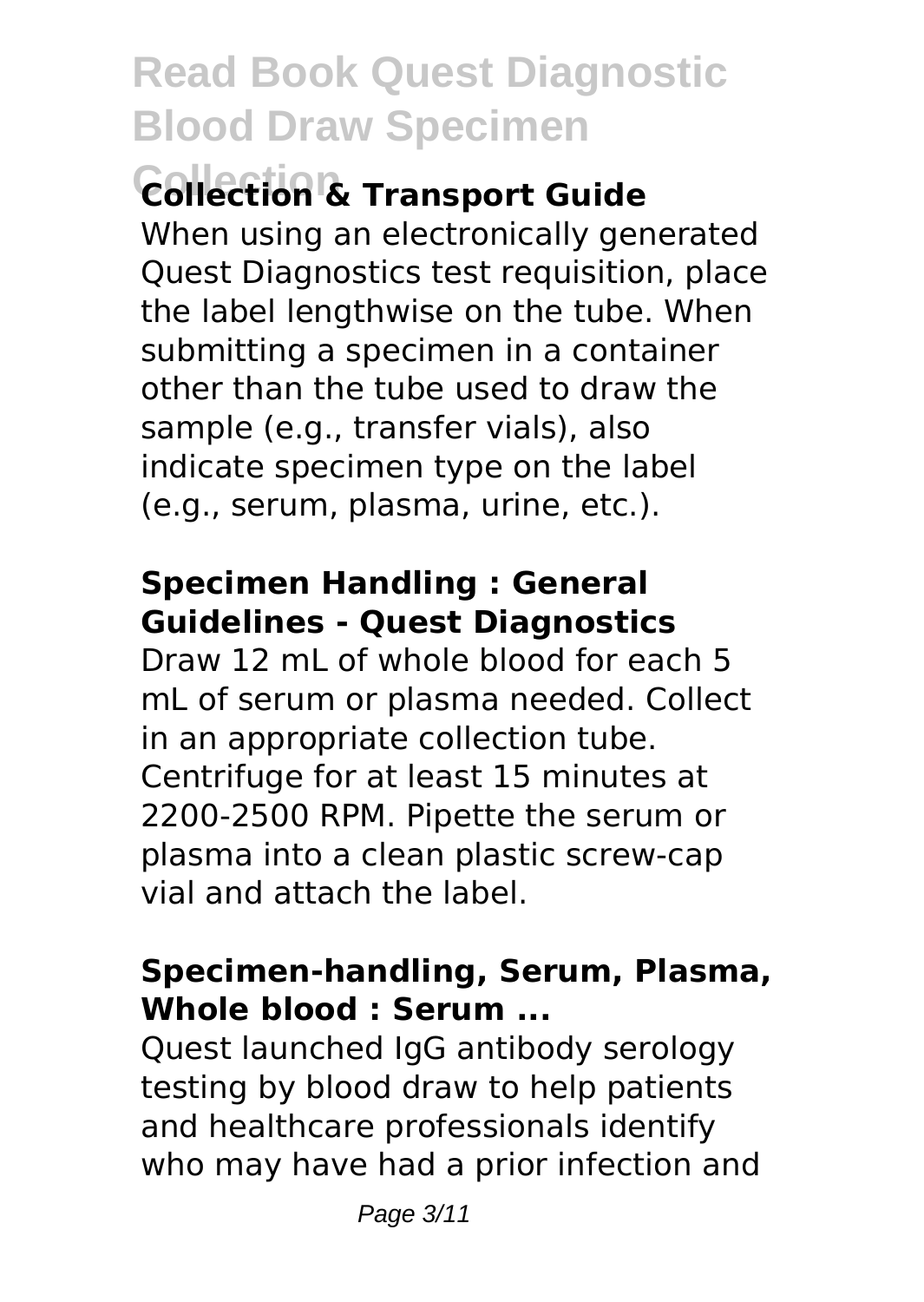**Collection** developed an immune response to the virus. 50% At the peak of the crisis, Quest lab services accounted for nearly half of all COVID-19 testing across the US.

#### **Covid19 : COVID-19 - Quest Diagnostics**

Schedule an appointment to come to your home or office and draw your Quest Diagnostics blood order. We will then promptly deliver your blood specimens to the nearest Quest Diagnostics location. Your physician will receive your results directly from Quest Diagnostics.

#### **Need a Quest Diagnostic Blood Draw?**

Quest Diagnostics patient service centers are not accepting patients with suspected or confirmed COVID-19 and are not collecting respiratory specimens for COVID-19 molecular testing. Blood specimens for SARS-CoV-2 antibody testing can be collected by a hospital or health system or in any healthcare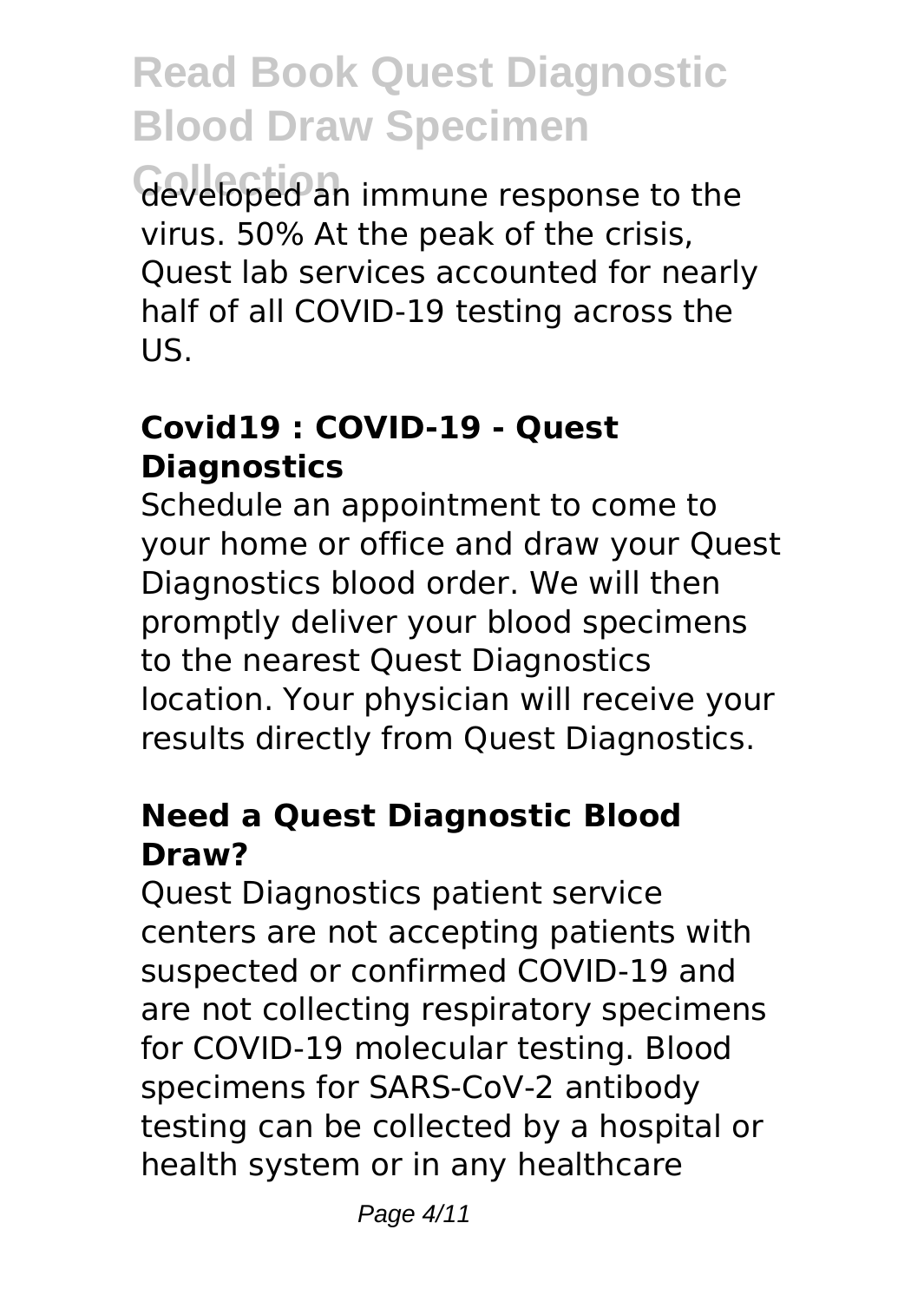setting where a licensed phlebotomist can draw ...

#### **Covid-19 Antibody - Quest Diagnostics**

The Quest Diagnostics™ Difference. When choosing a lab, consider such extras as being able to schedule an appointment, get reminders, and access test results anywhere. You'll find them all at Quest Diagnostics. Learn more. Requesting a Lab Test. Learn the steps to getting a lab test or preventive screening.

### **Quest Diagnostics : Scheduling a Test**

Quest Diagnostics empowers people to take action to improve health outcomes. Derived from the world's largest database of clinical lab results, our diagnostic insights reveal new avenues to identify and treat disease, inspire healthy behaviors and improve health care management. Quest annually serves one in three adult Americans and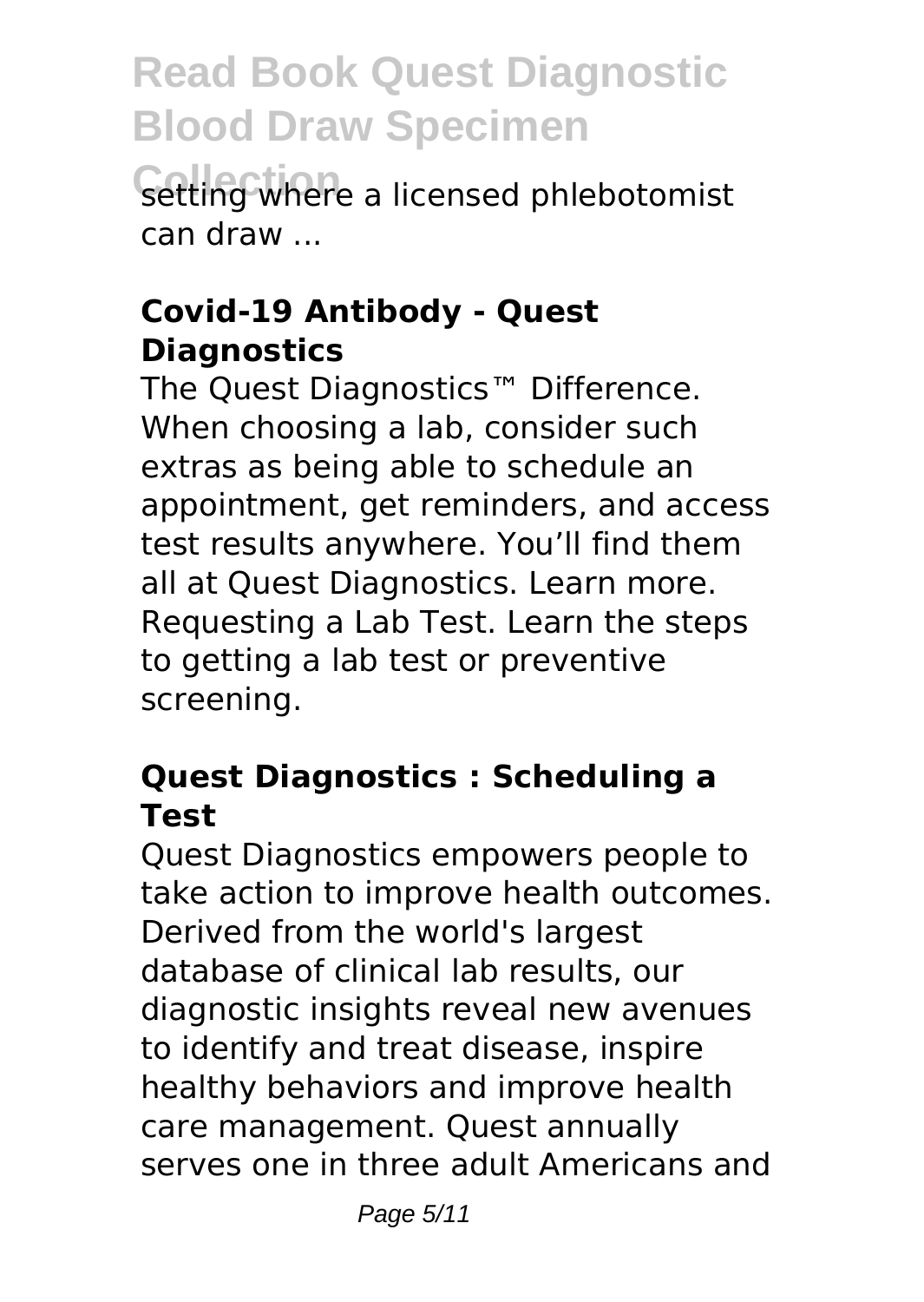**Collection** half the physicians and hospitals in the United States, and ...

#### **Quest Diagnostics : Home**

Whole Blood (EDTA) 5 mL whole blood in a lavender-top (EDTA) tube (1.5 mL min). Gently invert tube 8-10 times immediately after drawing to prevent clotting. Store and transport refrigerated. Specimen must be received in the laboratory within 24 hours of collection.

#### **Erythrocyte Sedimentation Rate | Test ... - Quest Diagnostics**

Hemoglobin A1c - To assist with control of blood glucose levels, the American Diabetes Association (ADA) has recommended glycated hemoglobin testing (HbA1c) twice a year for patients with stable glycemia, and quarterly for patients with poor glucose control. Interpretative ranges are based on ADA guidelines.

### **Hemoglobin A1c | Test Detail |**

Page 6/11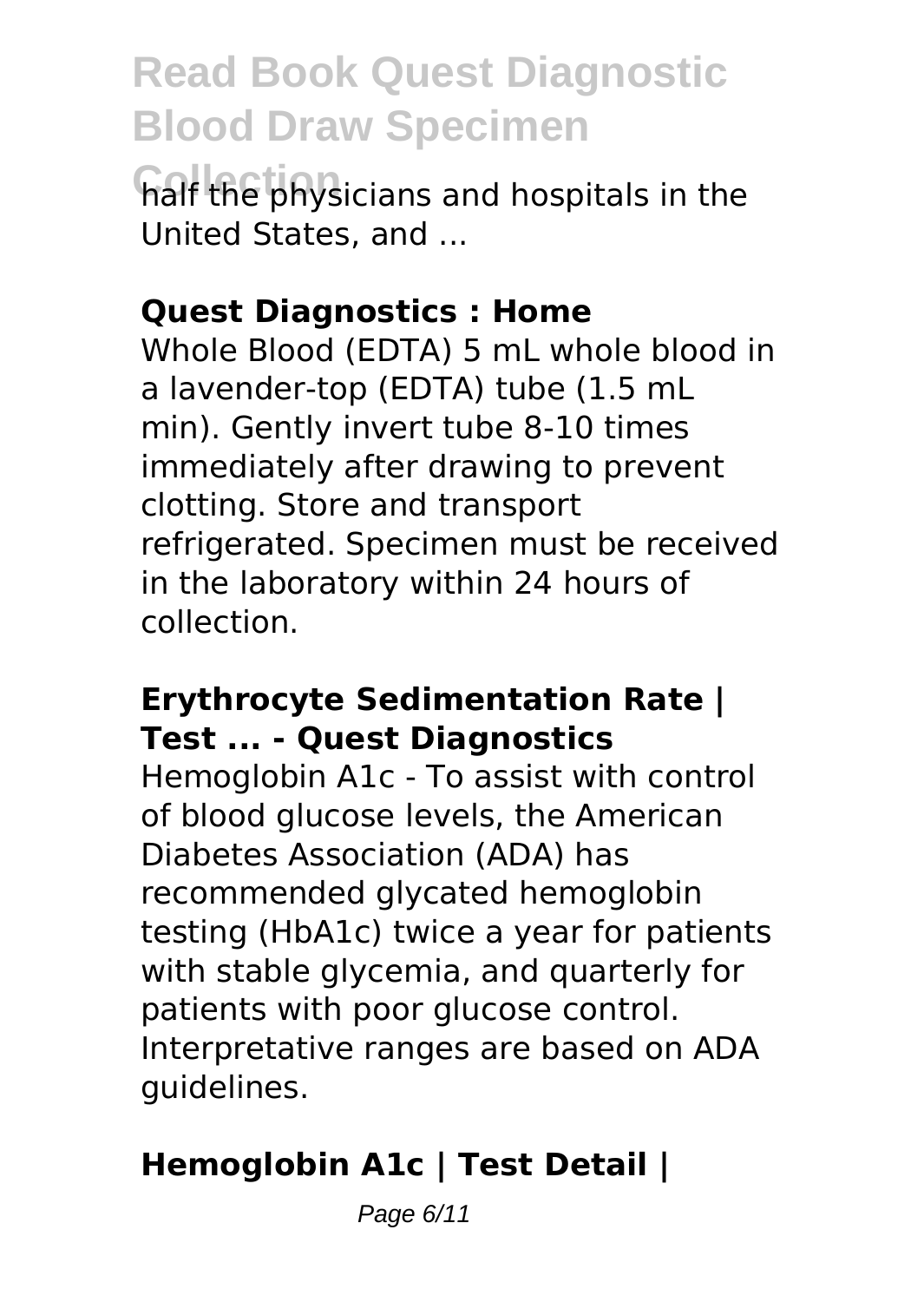# **Collection Quest Diagnostics**

Minimum Volume. BACTEC™ Plus™ Aerobic/F and Lytic/10 Anaerobic/F bottles: 3 mL blood/bottle • BACTEC™ Peds Plus™/F bottles: 0.5 mL blood/bottle is acceptable, but 1 mL is preferred. Transport Temperature. Room temperature. Reject Criteria. Blood specimens collected in EDTA, sodium citrate or anticoagulants such as SPS or heparin • Frozen specimens • Specimens broken in transit

#### **Culture, Blood | Test Detail | Quest Diagnostics**

HIV-1/2 Antigen and Antibodies, Fourth Generation, with Reflexes - This test is used to help diagnose HIV-1 and HIV-2 infection, including acute infection, and to differentiate HIV-1 from HIV-2. It is consistent with the HIV diagnostic algorithm proposed by the Centers for Disease Control and Prevention [2]. It can be used in adults, including pregnant women, and in children at least 2 years old.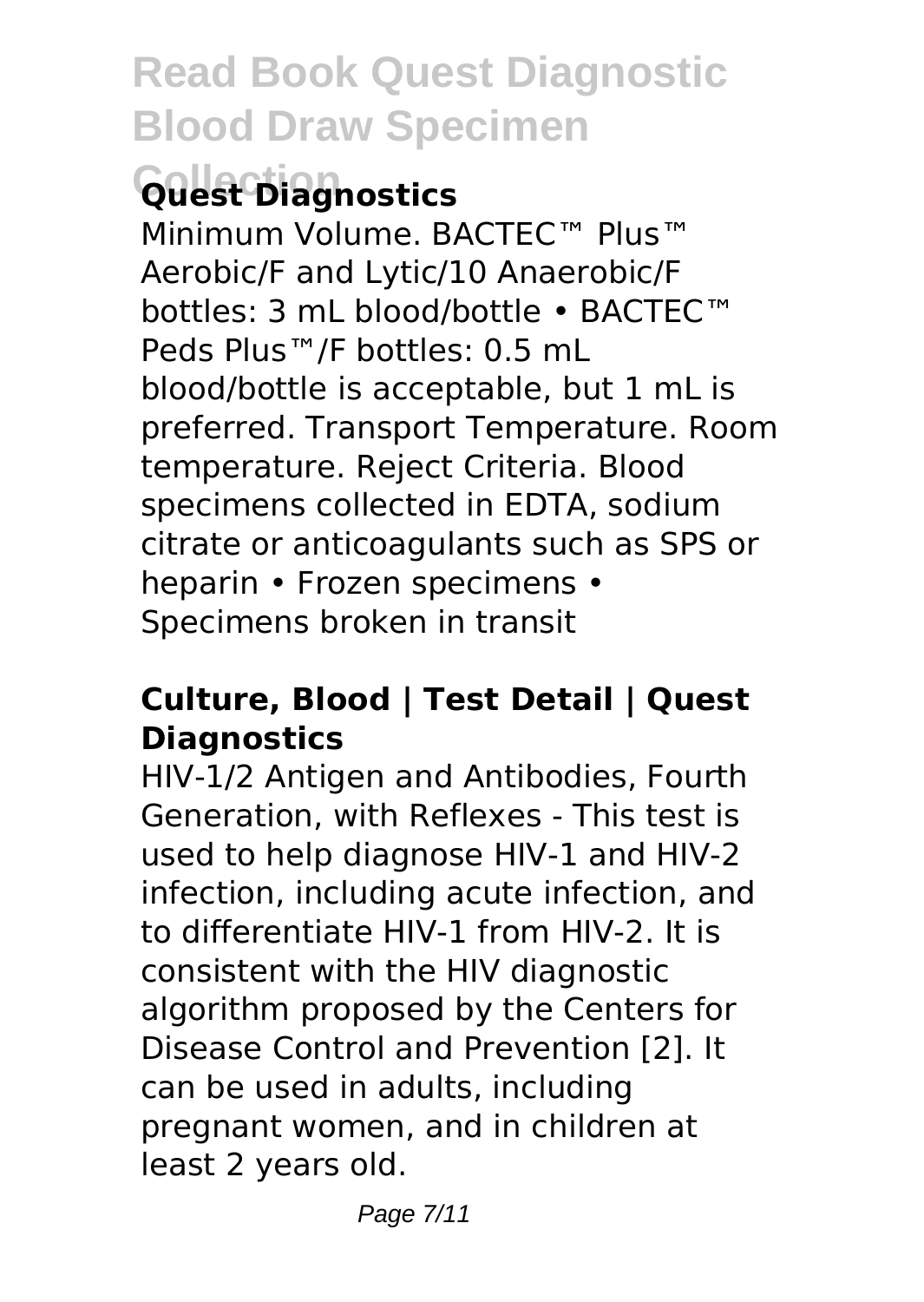### **Read Book Quest Diagnostic Blood Draw Specimen Collection**

#### **HIV-1/2 Antigen and Antibodies, Fourth ... - Quest Diagnostics**

Strict adherence to the following specimen collection instructions will ensure the most meaningful results. 1. Draw blood into the EDTA 7.2-mg Vacutainer® tube. 2. After drawing the blood, mix well and immediately transfer all blood to the enclosed container, which contains 35 mg of ascorbic acid. 3. Mix well and freeze immediately. 4. Ship frozen.

### **Serotonin, Blood | Test Detail | Quest Diagnostics**

Comprehensive Metabolic Panel - See individual tests. Not offered in Quest Infectious Disease Inc. - San Juan Capistrano, CA. Please provide SERVICE AREA INFORMATION to confirm Test Code for the lab that services your account or to find available tests you can order.

### **Comprehensive Metabolic Panel -**

Page 8/11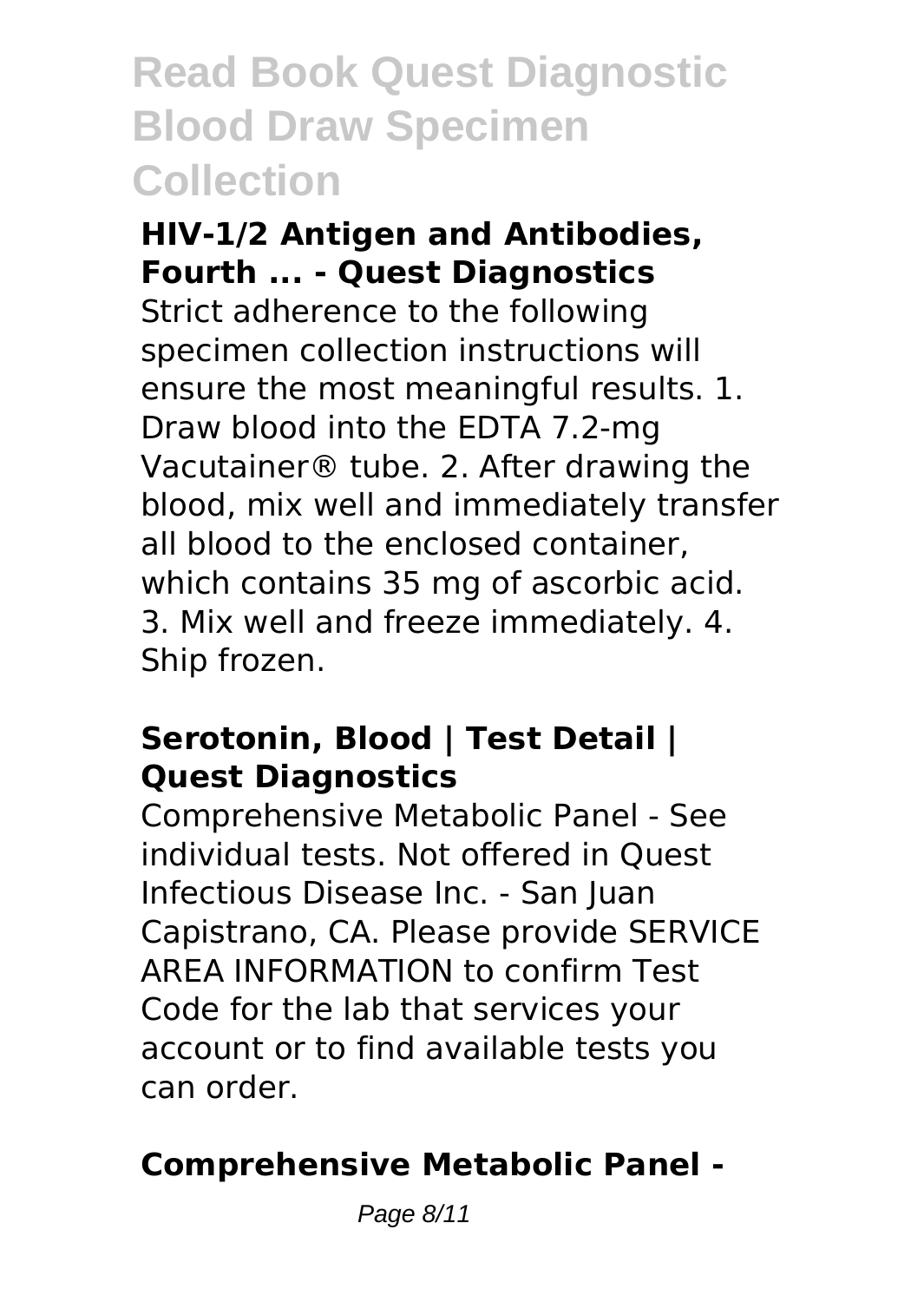# **Collection Quest Diagnostics**

Quest Diagnostics nationwide network offers the widest variety of specimen collection options including urine, hair and oral fluid, making drug testing simple for your company. As your drug testing lab, one of our primary goals is to provide fast, convenient drug test collections that fit into your busy schedule.

### **Drug Screening for Employers | Quest Diagnostics ...**

When using a winged blood collection set for venipuncture and a coagulation (citrate) tube is the first specimen to be drawn, a discard tube should be drawn first. The discard tube must be used to fill the blood collection set tubing's "dead space" with blood but the discard tube does not need to be completely filled.

### **Specimen Collection Tubes - Quest Diagnostics**

Collect blood by venipuncture into a

Page 9/11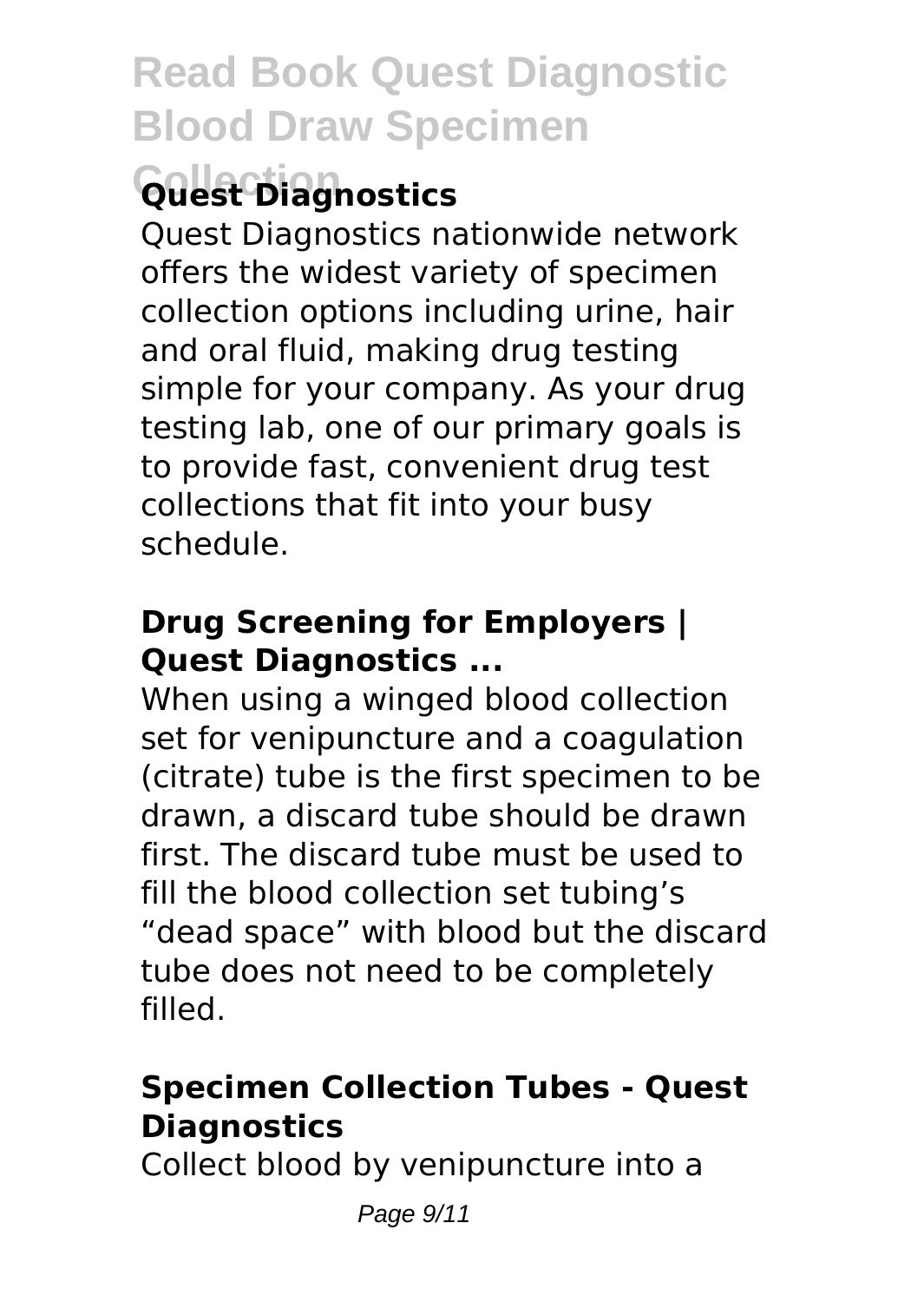**Collection** Quest-provided Greiner 9 mL lithium heparin (green-top) tube. The tube contents must be inverted (8-10 times) to ensure that the whole blood is mixed thoroughly with the anticoagulant.

### **T-SPOT®.TB | Test Detail | Quest Diagnostics**

If you are having your blood drawn at a Quest Diagnostics Patient Service Center (PSC), you can ask for patient pricing before it is drawn. You can also contact the Billing Customer Service or the Customer Service department at the laboratory that services your area.

#### **Pay your Patient Bill - Quest Diagnostics Inc.**

Quest Diagnostics makes lab testing easy and convenient. ... Specimen Processing/Phlebotomy Training -October 3, ... Order of Draw and Additives | Blood Collection - Duration: ...